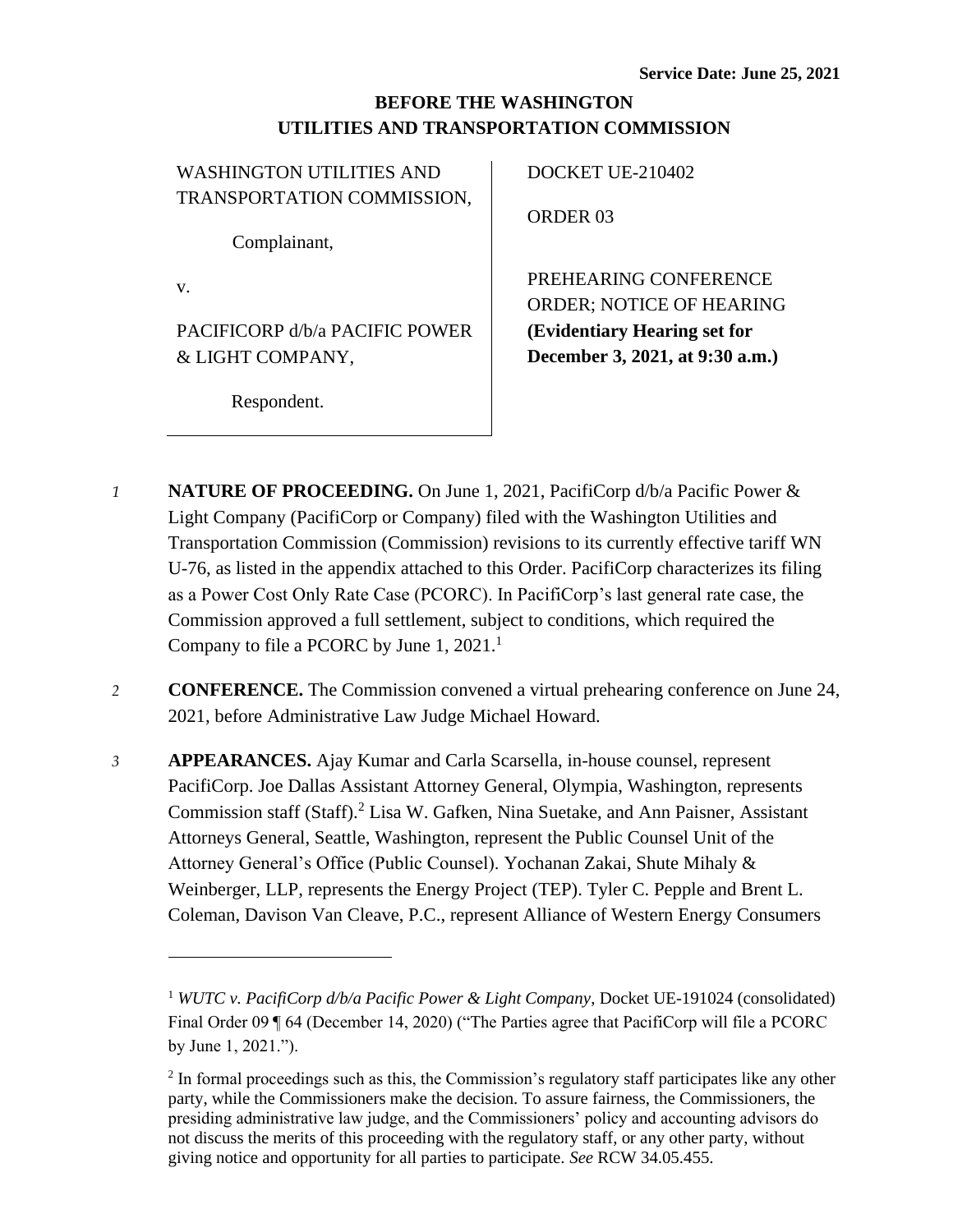#### **DOCKET UE-210402 PAGE 2 ORDER 03**

(AWEC). Vicki M. Baldwin, Parsons, Behle, & Latimer, represents Walmart, Inc (Walmart). Contact information for the parties' representatives is attached as Appendix A to this Order.

- *4* **PETITIONS FOR INTERVENTION.** AWEC, TEP, and Walmart timely filed petitions to intervene.
- *5* Absent objections to the petition to intervene, the Commission finds that AWEC, TEP, and Walmart have established a substantial interest in this proceeding and that these parties' participation will be in the public interest.
- *6* **PROTECTIVE ORDER.** The Commission entered Order 02, Protective Order, in this docket on June 15, 2021.
- *7* **DISCOVERY.** Discovery will be conducted under the Commission's discovery rules, WAC 480-07-400 – 425. The Commission urges the parties to work cooperatively together to avoid having to bring discovery matters forward for formal resolution. Response times to data requests will be adjusted as set forth in Appendix B.
- *8* The Commission believes it will aid discovery in this case if all responses to data requests are shared with all parties. No party objects to the Commission making the exchange of data requests and responses with all parties a requirement for discovery in this case. Accordingly, the Commission requires the parties to share every data request and data request response with all parties, subject to any confidentiality limitations contained in Commission rule or the protective order issued in this docket.
- *9* **PROCEDURAL SCHEDULE.** The parties presented an agreed procedural schedule at the prehearing conference, which includes a deadline for filing errata sheets on or before November 23, 2021. The Commission adopts the parties' proposed procedural schedule, which is attached to this Order as Appendix B. The parties may modify the date of the settlement conference by providing written notice to the Commission.
- *10* The Commission is not bound by requested final order date set forth in the parties' agreed procedural schedule.<sup>3</sup> Although we adopt the parties' proposed schedule, we reserve the right to extend or otherwise modify the procedural timeline if doing so is necessary to afford the Commission adequate time to consider all of the evidence and render its decision.

<sup>3</sup> *WUTC v. Puget Sound Energy*, Dockets UE-072300 (consolidated) Order 13 ¶ 42 (January 15, 2009).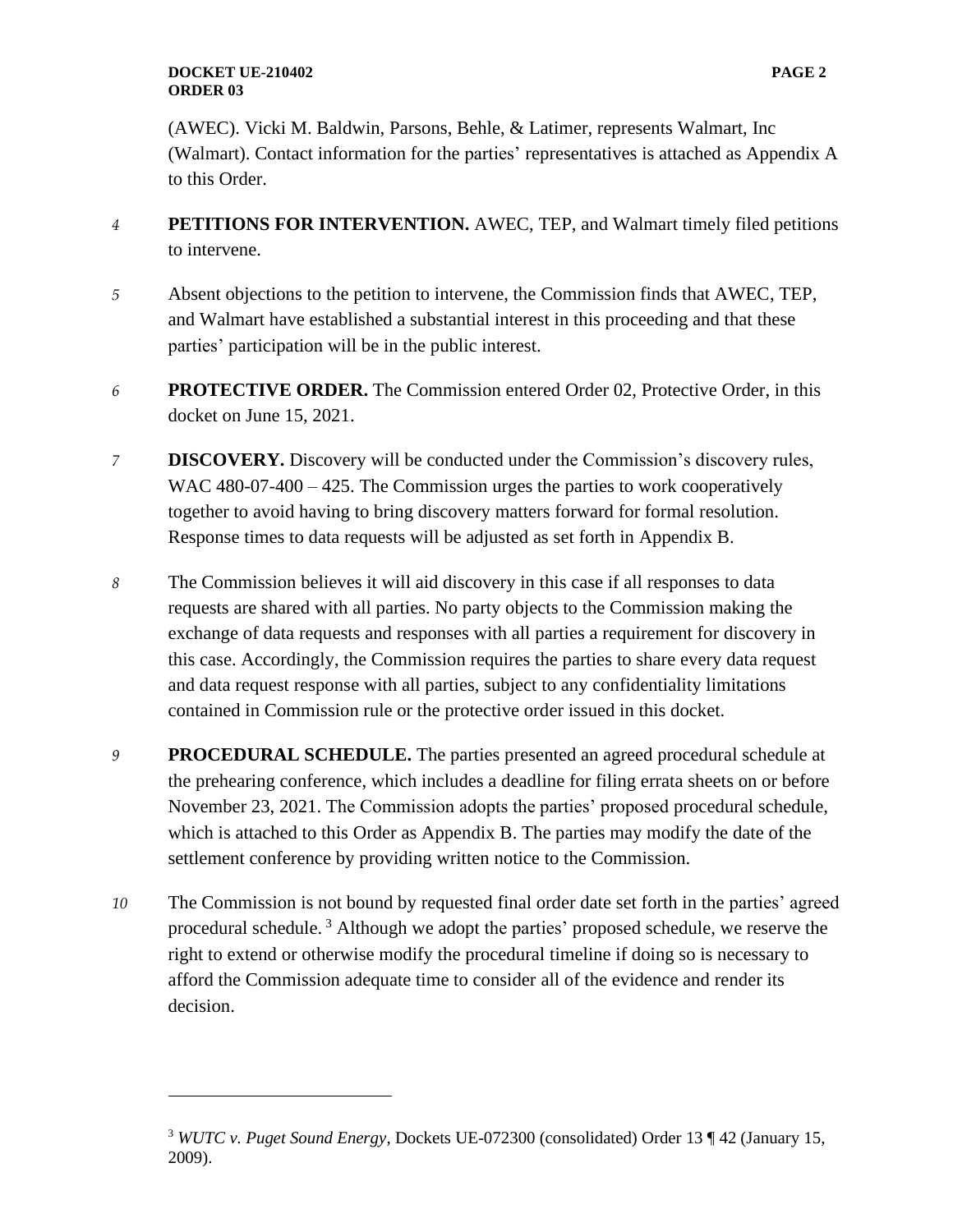- *11* **DOCUMENT FILING AND SERVICE REQUIREMENTS.** Parties must file and serve all pleadings, motions, briefs, and other pre-filed materials in compliance with all of the following requirements:
	- (a) Parties must submit electronic copies of all documents by 5 p.m. on the filing deadline established in the procedural schedule (or other deadline as applicable) unless the Commission orders otherwise. Parties must comply with WAC 480-07-140(6) in formatting, organizing, and identifying electronic files.
	- (b) The Commission accepts only electronic versions of documents for formal filing. Parties must submit documents electronically through the Commission's web portal [\(www.utc.wa.gov/e-filing\)](http://www.utc.wa.gov/e-filing). If a party is unable to use the web portal to submit documents for filing, the Commission will accept a submission via email to [records@utc.wa.gov,](mailto:records@utc.wa.gov) provided that the email: (1) explains the reason the documents are not being submitted via the web portal, and (2) complies with the requirements in WAC 480-07-140(5)(b).
	- (c) In light of the COVID-19 pandemic, the Commission is suspending requirements for paper filings in this case.
	- (d) Documents filed with the Commission must conform to the formatting and other requirements in WAC 480-07-395 and WAC 480-07-460, and must comply with the requirements in WAC 480-07-160 and the Protective Order in this docket for documents that include information designated as confidential.
	- (e) Parties must electronically serve the other parties and provide courtesy electronic copies of filings to the presiding administrative law judge [\(michael.howard@utc.wa.gov\)](mailto:michael.howard@utc.wa.gov) by 5 p.m. on the filing deadline unless the Commission orders otherwise. If parties are unable to email copies, they may furnish electronic copies by delivering them on a flash drive only.
- *12* **EXHIBITS FOR CROSS-EXAMINATION.** Parties are required to file with the Commission and serve all proposed cross-examination exhibits by **5 p.m.** on **Tuesday, November 23, 2021.** The Commission requires electronic copies in searchable PDF (Adobe Acrobat or comparable software). If any of the exhibits contain information designated as confidential, parties must file an electronic copy of the redacted version in searchable PDF (Adobe Acrobat or comparable software) of each such exhibit. The exhibits must be grouped according to the witness the party intends to cross examine with the exhibits.
- *13* **EXHIBIT LISTS**. With each submission of pre-filed testimony and exhibits, the party making the submission must include a preliminary exhibit list that identifies each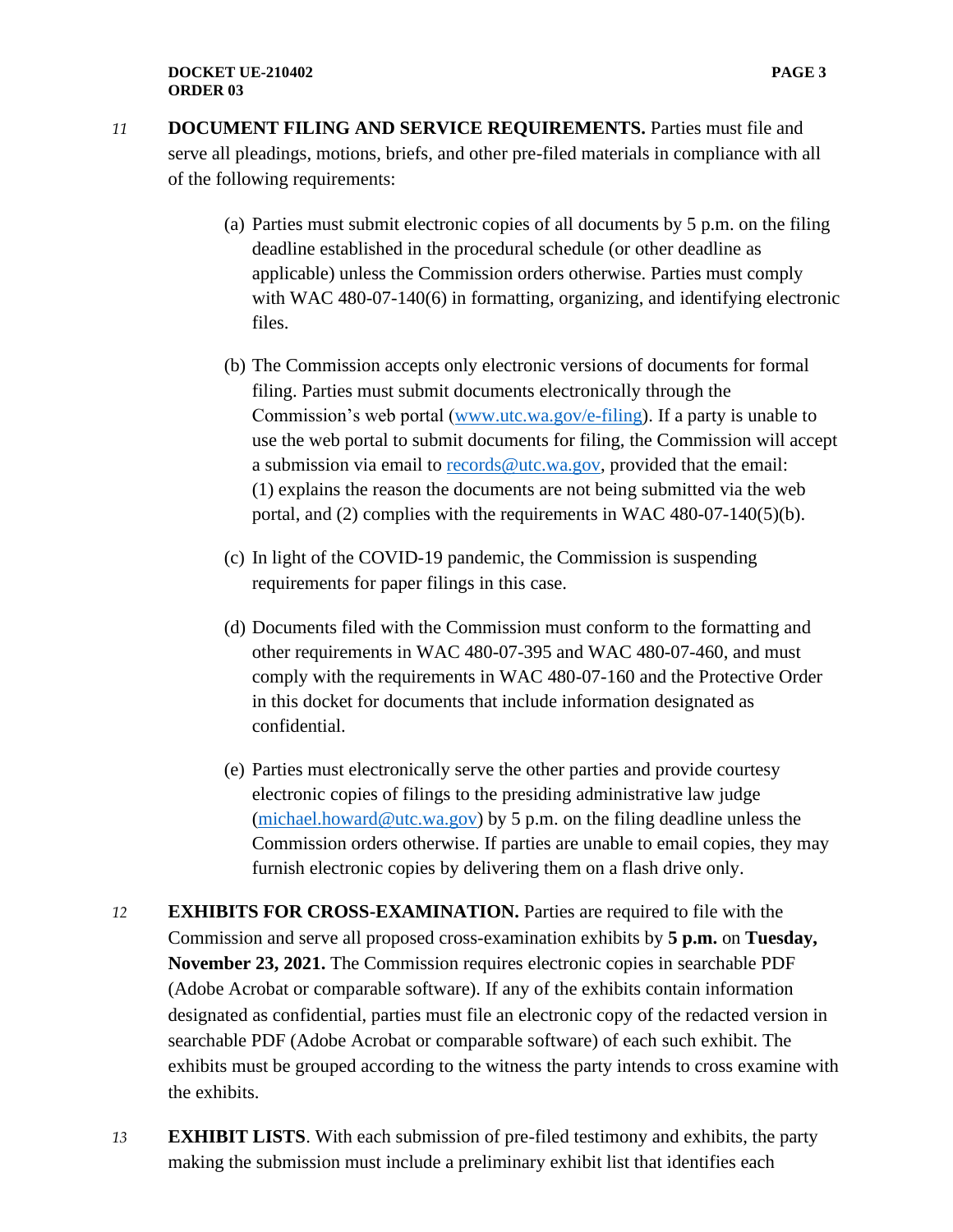#### **DOCKET UE-210402 PAGE 4 ORDER 03**

submitted exhibit in the format the Commission uses for exhibit lists it prepares for evidentiary hearings. The Company will prepare its preliminary exhibit list and circulate it to the parties. Each party must file and serve a final list of all exhibits the party intends to introduce into the evidentiary record, including all pre-filed testimony and exhibits and cross-examination exhibits, by **5 p.m., Tuesday, November 23, 2021**.

- *14* **CROSS-EXAMINATION TIME ESTIMATES**. Each party must provide a list of witnesses the party intends to cross-examine at the evidentiary hearing and an estimate of the time that party anticipates the cross-examination of that witness will take. Parties should not file witness lists or cross-examination time estimates but must provide them to the administrative law judge (michael.howard@utc.wa.gov) and the other parties by **5 p.m., Tuesday, November 23, 2021**.
- *15* **PUBLIC COMMENT HEARING**. At the prehearing conference, the parties submitted an agreed-upon procedural schedule that includes a public comment hearing. The parties note that the exact date of the public comment hearing is to be determined. The Commission agrees that conducting a virtual public comment hearing is in the public interest, and will thus convene such a hearing on or before December 3, 2021. PacifiCorp customers must receive notice of the date, time, and the methods for participating in the public comment hearing, as well as other information required under WAC 480-100-197, at least 30 days prior to the date of the public comment hearing.
- *16* **NOTICE OF EVIDENTIARY HEARING**. The Commission will hold a virtual evidentiary hearing in this docket via the Microsoft Teams platform on **Tuesday, December 3, 2021, at 9:30 a.m. To participate by phone, call (253) 372-2181 and enter the Conference ID: 121 187 491#. To participate via the Microsoft Teams application, use the following link: [Click here to join the meeting.](https://teams.microsoft.com/l/meetup-join/19%3ameeting_ODlkY2NlYTUtMDNkZi00ZTFlLThhYmYtYjBhZTk4YTYzMTdh%40thread.v2/0?context=%7b%22Tid%22%3a%2211d0e217-264e-400a-8ba0-57dcc127d72d%22%2c%22Oid%22%3a%22e087eca4-4cd8-416f-8fc0-53ed60dbc833%22%7d)**
- *17* **ALTERNATE DISPUTE RESOLUTION**. The Commission supports the informal settlement of matters before it. Parties are encouraged to consider means of resolving disputes informally. The Commission has limited ability to provide dispute resolution services. If you wish to explore those services, please contact Rayne Pearson, Director, Administrative Law Division (360-664-1136).
- *18* **NOTICE TO PARTIES: A party who objects to any portion of this Order must file a written objection within ten (10) calendar days after the service date of this Order, pursuant to WAC 480-07-430 and WAC 480-07-810. The service date appears on the first page of this Order, in the upper right-hand corner. Absent such objection,**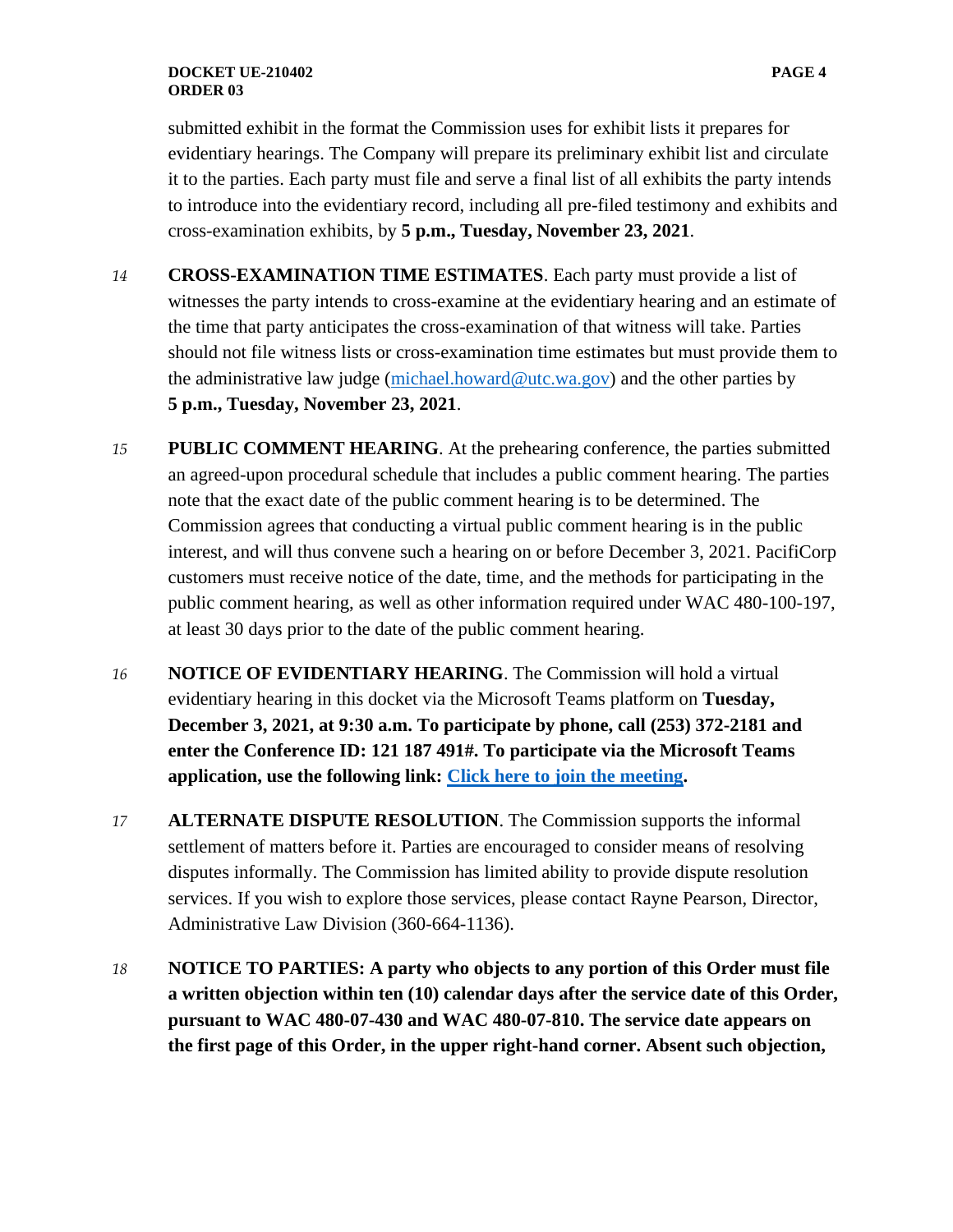#### **DOCKET UE-210402 PAGE 5 ORDER 03**

**this Order will control further proceedings in this docket, subject to Commission review.**

DATED at Lacey, Washington, and effective June 25, 2021.

### WASHINGTON UTILITIES AND TRANSPORTATION COMMISSION

/s/ *Michael S. Howard* MICHAEL HOWARD Administrative Law Judge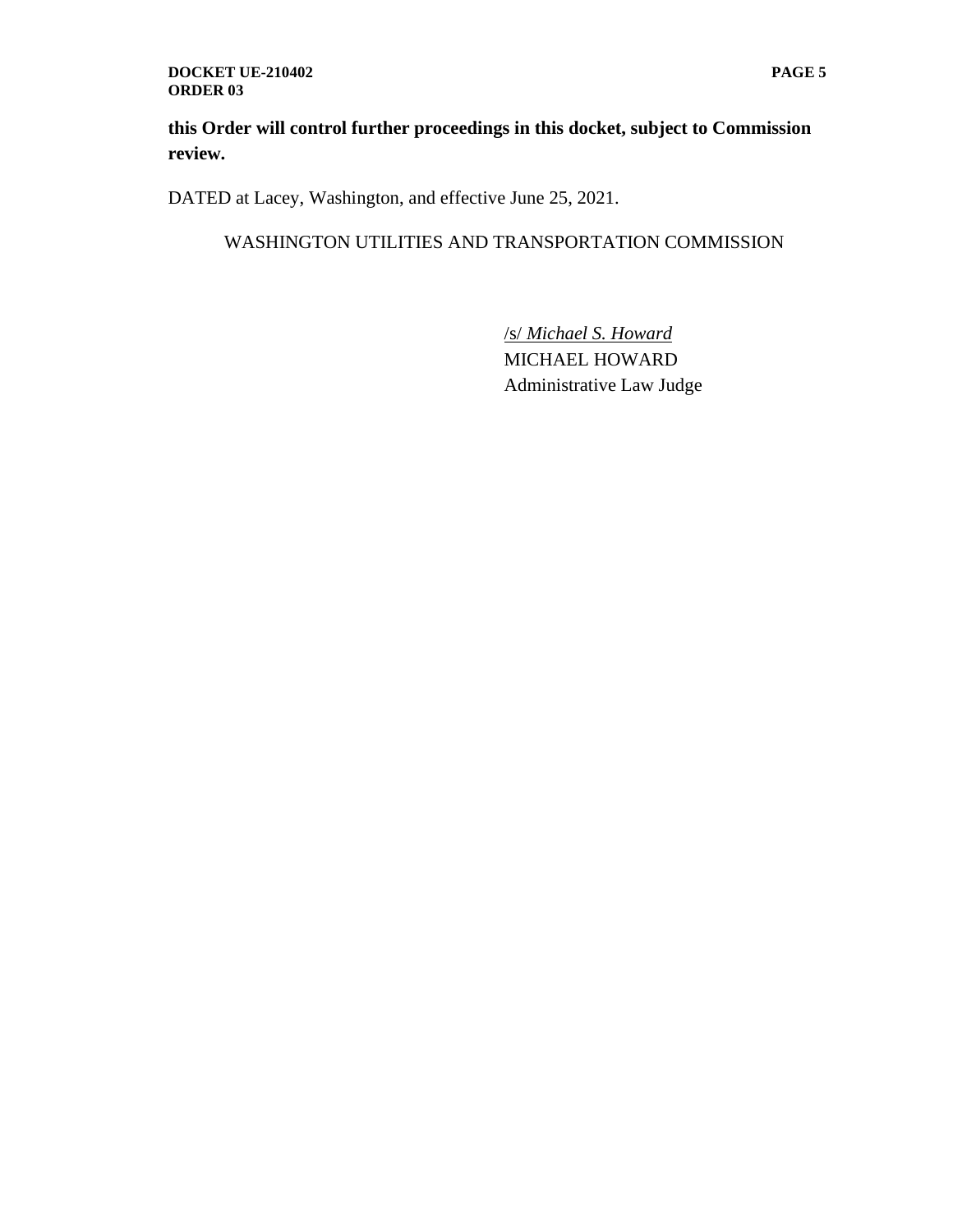# **APPENDIX A PARTIES' REPRESENTATIVES DOCKET**

### **UE-210402**

| <b>PARTY</b>               | <b>REPRESENTATIVE</b>                                                                                                                                                                 | <b>PHONE</b>         | <b>E-MAIL</b>                  |
|----------------------------|---------------------------------------------------------------------------------------------------------------------------------------------------------------------------------------|----------------------|--------------------------------|
| PacifiCorp                 | Ajay Kumar<br>PacifiCorp<br>825 NE Multnomah Street, Suite 2000<br>Portland, OR 97232                                                                                                 | $(503) - 813 - 5161$ | ajay.kumar@pacificorp.com      |
|                            | Carla Scarsella<br>PacifiCorp<br>825 NE Multnomah Street, Suite 2000<br>Portland, OR 97232                                                                                            |                      | carla.scarsella@pacificorp.com |
| Commission<br><b>Staff</b> | <b>Joe Dallas</b><br><b>Assistant Attorney General</b><br>Office of the Attorney General<br>Utilities and Transportation Division<br>P.O. Box 40128<br>Olympia, WA 98504              | $(360) 664 - 1188$   | joe.dallas@utc.wa.gov          |
| Public<br>Counsel          | Ann N.H. Paisner<br><b>Assistant Attorney General</b><br>Washington Attorney General's Office<br><b>Public Counsel Unit</b><br>800 Fifth Avenue, Suite 2000<br>Seattle, WA 98104-3188 | $(206)$ 464-6595     | Ann.Paisner@atg.wa.gov         |
|                            | Nina Suetake<br><b>Assistant Attorney General</b>                                                                                                                                     |                      | NinaS@atg.wa.gov               |
|                            | Lisa Gafken<br><b>Assistant Attorney General</b>                                                                                                                                      |                      | Lisa.Gafken@atg.wa.gov         |
|                            | Corey Dahl                                                                                                                                                                            |                      | Corey.Dahl@atg.wa.gov          |
|                            | Thomas Johnson                                                                                                                                                                        |                      | Thomas.Johnson@atg.wa.gov      |
|                            | Chanda Mak                                                                                                                                                                            |                      | Chanda.Mak@atg.wa.gov          |
|                            | Kevin Burdet                                                                                                                                                                          |                      | Kevin.Burdet@atg.wa.gov        |
|                            | <b>Public Counsel E-Filing</b>                                                                                                                                                        |                      | PCCSeaEF@atg.wa.gov            |
| <b>AWEC</b>                | Tyler C. Pepple<br>Davison Van Cleve, P.C.<br>1750 SW Harbor Way, Suite 450<br>Portland, OR 97201                                                                                     | $(503)$ 241-7242     | tcp@dvclaw.com                 |
|                            | Brent L. Coleman<br>Davison Van Cleve, P.C.<br>1750 SW Harbor Way, Suite 450<br>Portland, OR 97201                                                                                    |                      | blc@dvclaw.com                 |
|                            | Jesse Gorsuch                                                                                                                                                                         |                      | jog@dvclaw.com                 |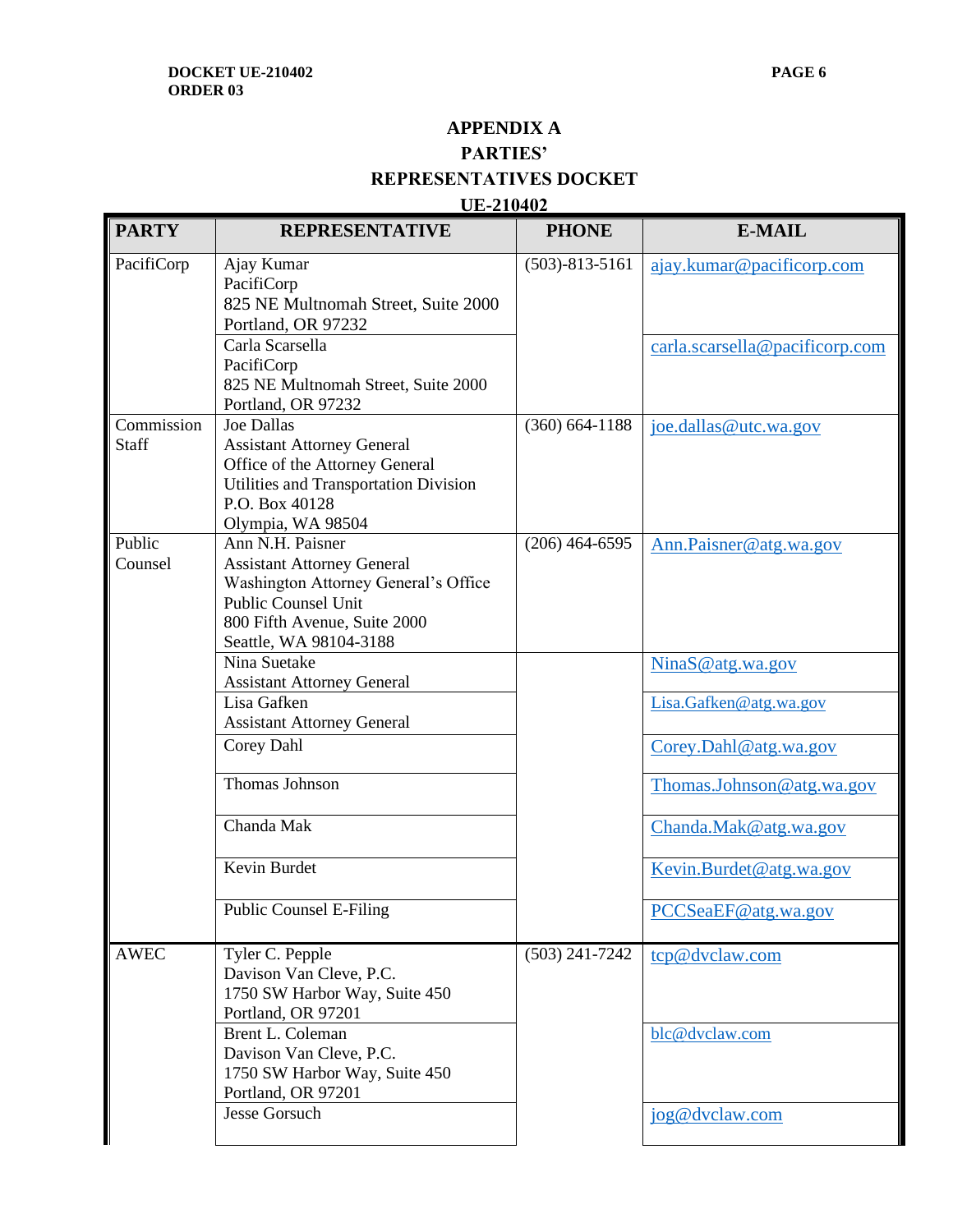#### **DOCKET UE-210402 PAGE 7 ORDER 03**

| <b>PARTY</b>          | <b>REPRESENTATIVE</b>                                                                                        | <b>PHONE</b>       | <b>E-MAIL</b>                               |
|-----------------------|--------------------------------------------------------------------------------------------------------------|--------------------|---------------------------------------------|
|                       | Bradley G. Mullins                                                                                           |                    | brmullins@mwanalytics.com                   |
| Walmart,<br>Inc.      | Vicki M. Baldwin<br>Parsons, Behle, & Latimer, LLP<br>201 S. Main St., Ste. 1800<br>Salt Lake City, UT 84111 | $(801)$ 532-1234   | Vbaldwin@parsonsbehle.com                   |
| The Energy<br>Project | Yochanan Zakai<br>Shute, Mihaly, & Weinberger, LLP<br>396 Hayes Street<br>San Francisco, California 94102    | $(415) 552 - 7272$ | yzakai@smwlaw.com                           |
|                       | Sara L. Breckenridge<br>Shawn M. Collins                                                                     |                    | breckenridge@smwlaw.com<br>shawnc@oppco.org |